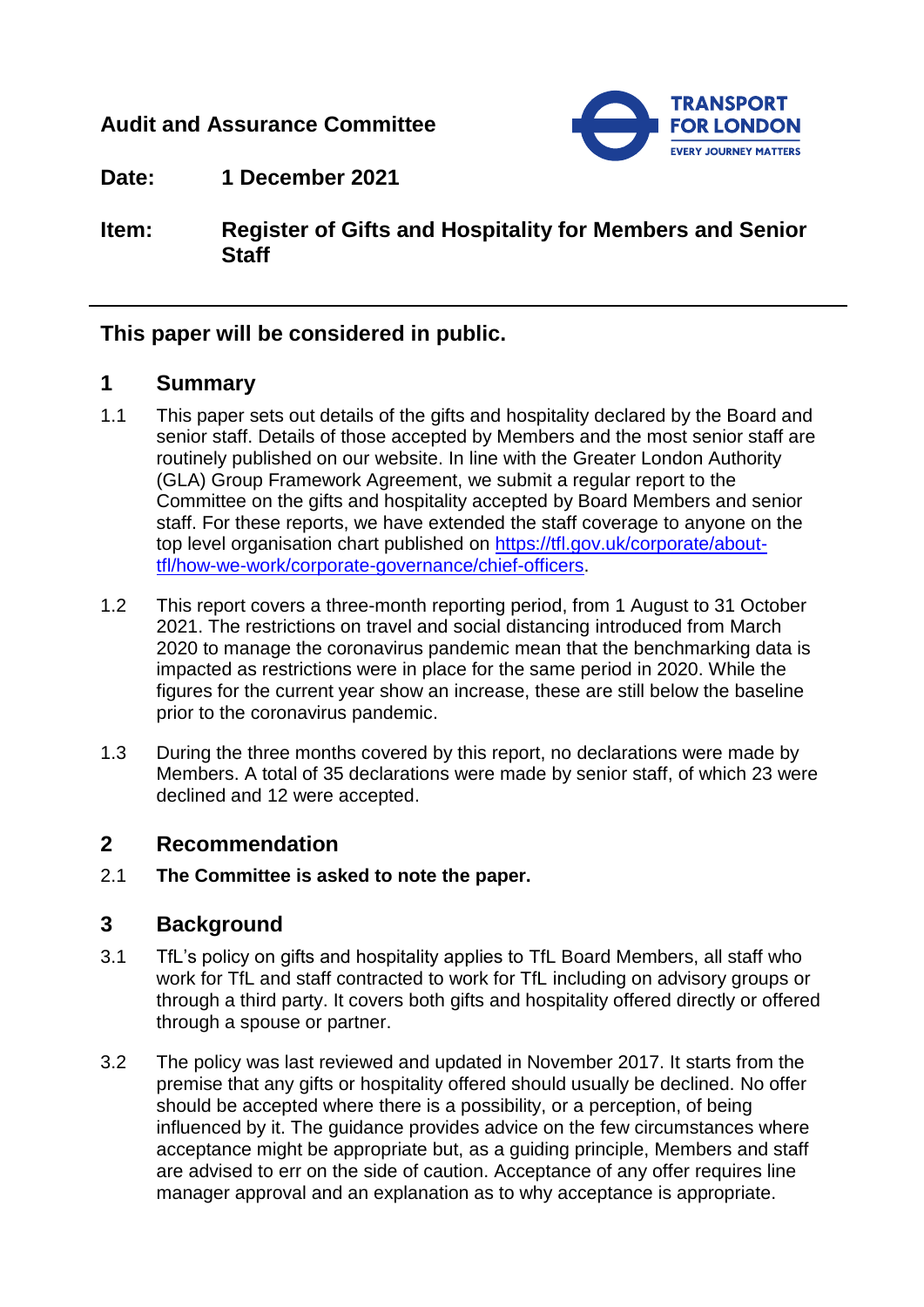- 3.3 The policy is being reviewed and amendments will be made to the guidance in the light of operational experience and to make it consistent with changes in the GLA's policy, which included an increase in the threshold for declaration, which has been raised from £25 to £50.
- 3.4 Currently, Board Members and staff are required to register with the General Counsel any gift or hospitality received in connection with their official duties that has a value of £25 or over, and also the source of the gift or hospitality. For staff, declarations are made at the end of every month. As the acceptance of any offers of gifts or hospitality by Members is uncommon, they are asked to confirm any declarations at the end of every quarter. Offers accepted by Members and the most senior staff are then reviewed and published on tfl.gov.uk on a quarterly basis.
- 3.5 Gifts and hospitality declarations from Members, the Commissioner and Managing Directors, the General Counsel and the Chief Finance Officer have been published on tfl.gov.uk since 2012.

# **4 Reporting Period and Issues for Consideration**

- 4.1 There were no declarations by Members during the three-month period from 1 August to 31 October 2021.
- 4.2 A total of 35 declarations of offers were made by senior staff in this period and 23 of these were declined.
- 4.3 Table 1A shows the current period and the previous two periods. Table 1B shows the same reporting periods for the previous year. An accurate comparison is difficult due to the impact of measures to control the coronavirus pandemic.
- 4.4 The offers received and accepted have been reviewed to ensure they comply with the policy and guidance. Where there are concerns that the policy or guidance is not being followed, these are raised with the member of staff and their line manager.

|                                        | $01/02/21 -$<br>30/04/21 | $01/05/21 -$<br>31/07/21 | 01/08/21-<br>31/10/21 |
|----------------------------------------|--------------------------|--------------------------|-----------------------|
| <b>Period reported</b><br>to Committee | 3 months                 | 3 months                 | 3 months              |
| <b>Total offers</b>                    | $1(5^*)$                 | 15                       | 35                    |
| <b>Total declined</b>                  |                          | 11                       | 23                    |
| <b>Total accepted</b>                  | $(4^*)$                  | 4                        | 12                    |
| <b>Monthly average</b>                 |                          |                          |                       |
| <b>Total offers</b>                    | $<$ 1                    | 5                        | 12                    |
| <b>Total declined</b>                  | $<$ 1                    | 3                        | 8                     |
| <b>Total accepted</b>                  |                          | 1.3                      |                       |

#### **Table 1A: Figures reported to this meeting**

**\*** Items were registered but fell outside of the policy.